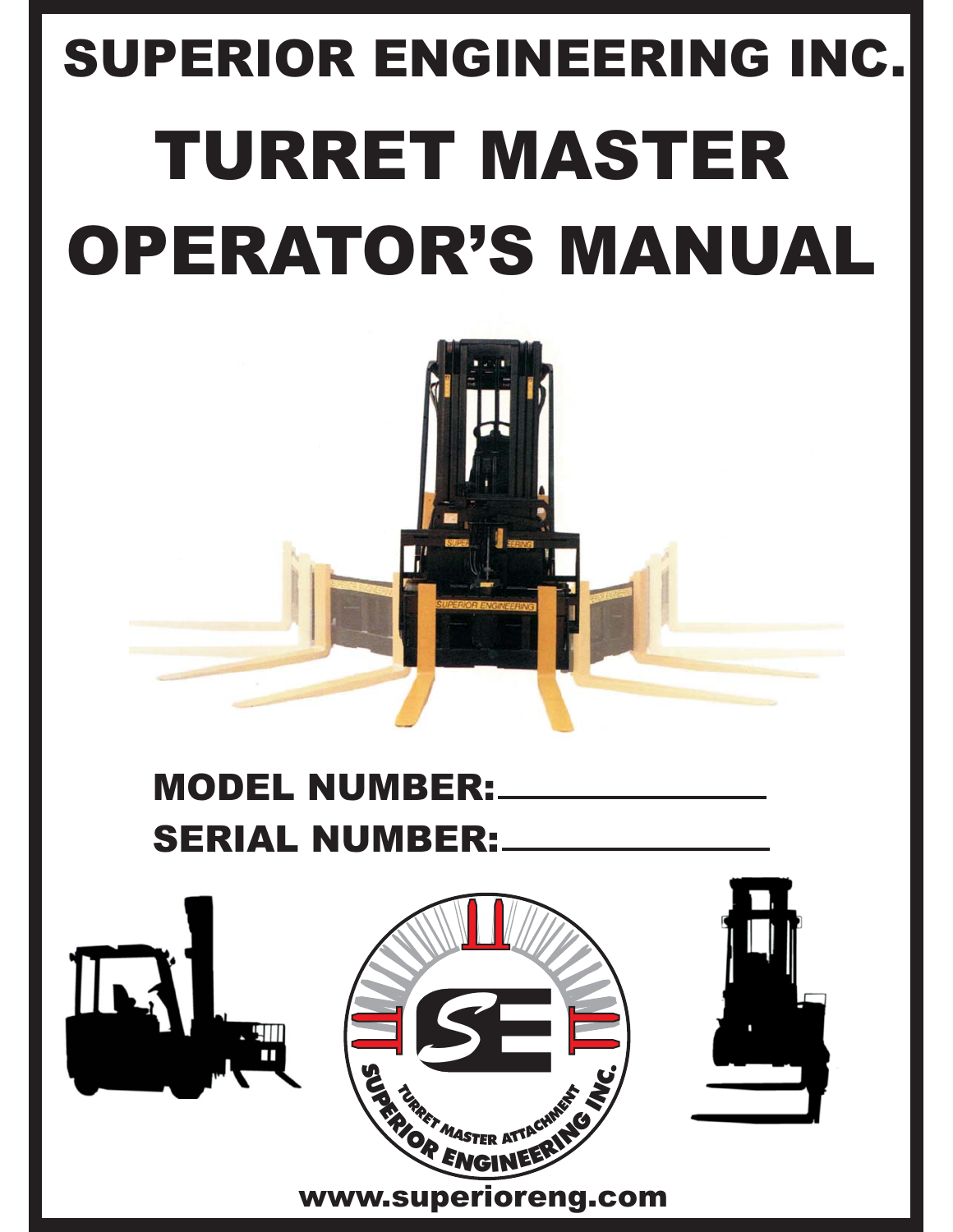# !! WARNING !! Turret Master Operator Instruction

Never pivot the Turret Master when raised above four feet. If you have to pivot the load to the opposite side, always lower the load first. Never side shift the Turret above floor level except in working aisles. The side shift function is only to be used for loading and unloading of storage racks above floor level.

Always travel with the load in a nested position approximately one foot above the floor.

\*\*Pivoting and Side Shifting to load and unload a trailer or to retrieve a load side shifting is only allowed in storage racks. These rules are in accordance with ANSI B56.1. with Ansi B56.1.



**SUPERIOR FINGINEERING STRACTURE STRACTURE STRACTURE STRACTURE STRACTURE STRACTURE STRACTURE STRACTURE STRACTUR** TURRET MASTER

*S*

R ATTACHMENT





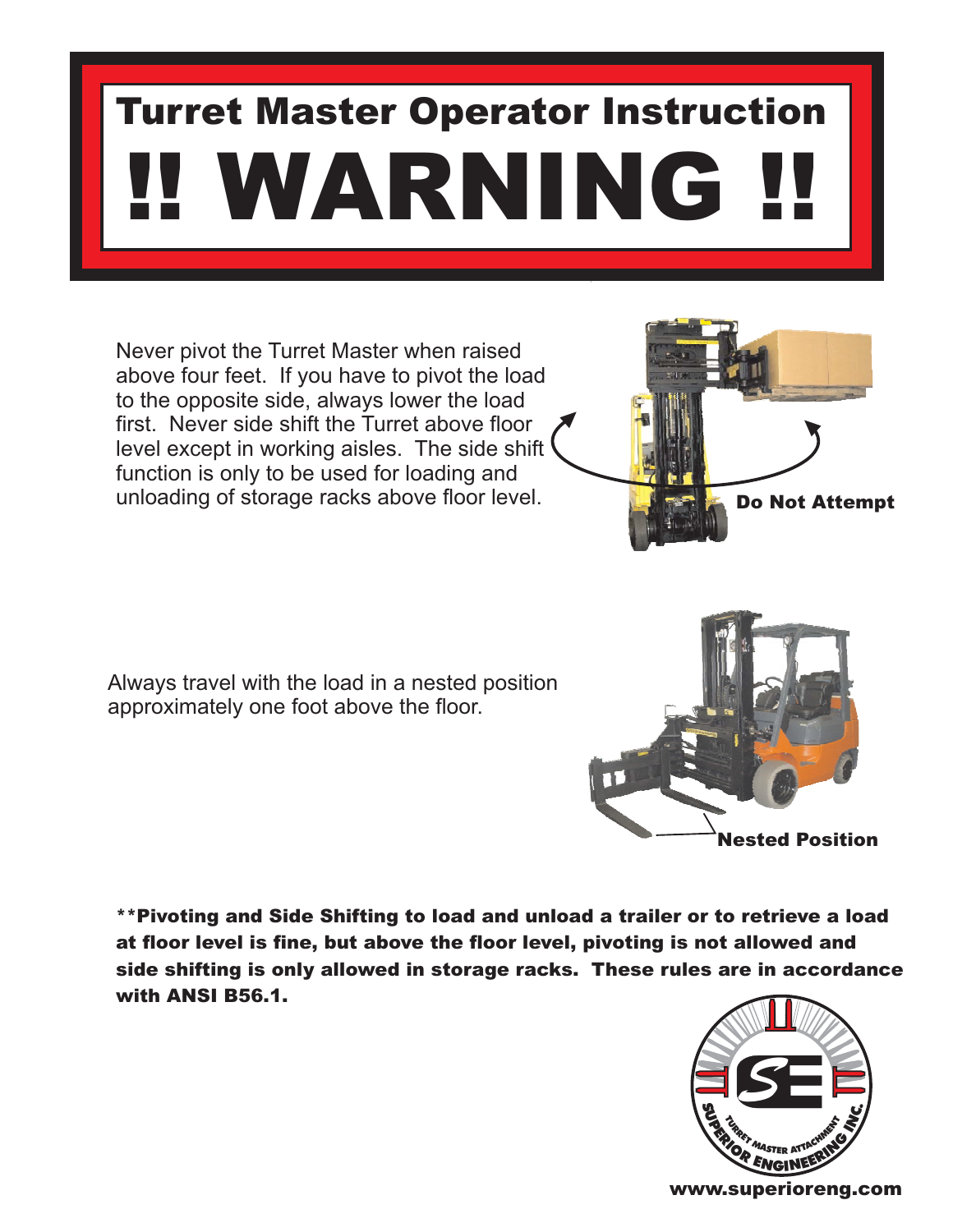#### **THINGS TO REMEMBER** THINGS TO REMEMBER

- 1. Please read your lift truck operators manual before using the Turret Master.
- 2. Establish the capacity of the attachment before using.
- 3. Do not allow anyone to ride or sit on the Turret Master. Accidental activation could cause serious injury.
- 4. Never attempt to lift or carry loads that exceed the capacity of the attachment. Always establish the weight of the load prior to using the attachment.
- 5. Do not use the side-shift function to push loads on the floor.
- 6. Do not use the pivot function to push or move loads on the floor.
- 7. Do not use the Turret Master as a pusher or ram. If the Turret Master is caused to rotate without the hydraulic control valve being activated, then the hydraulic rotation mechanism can become damaged.
- 8. Please study the warning page before proceeding.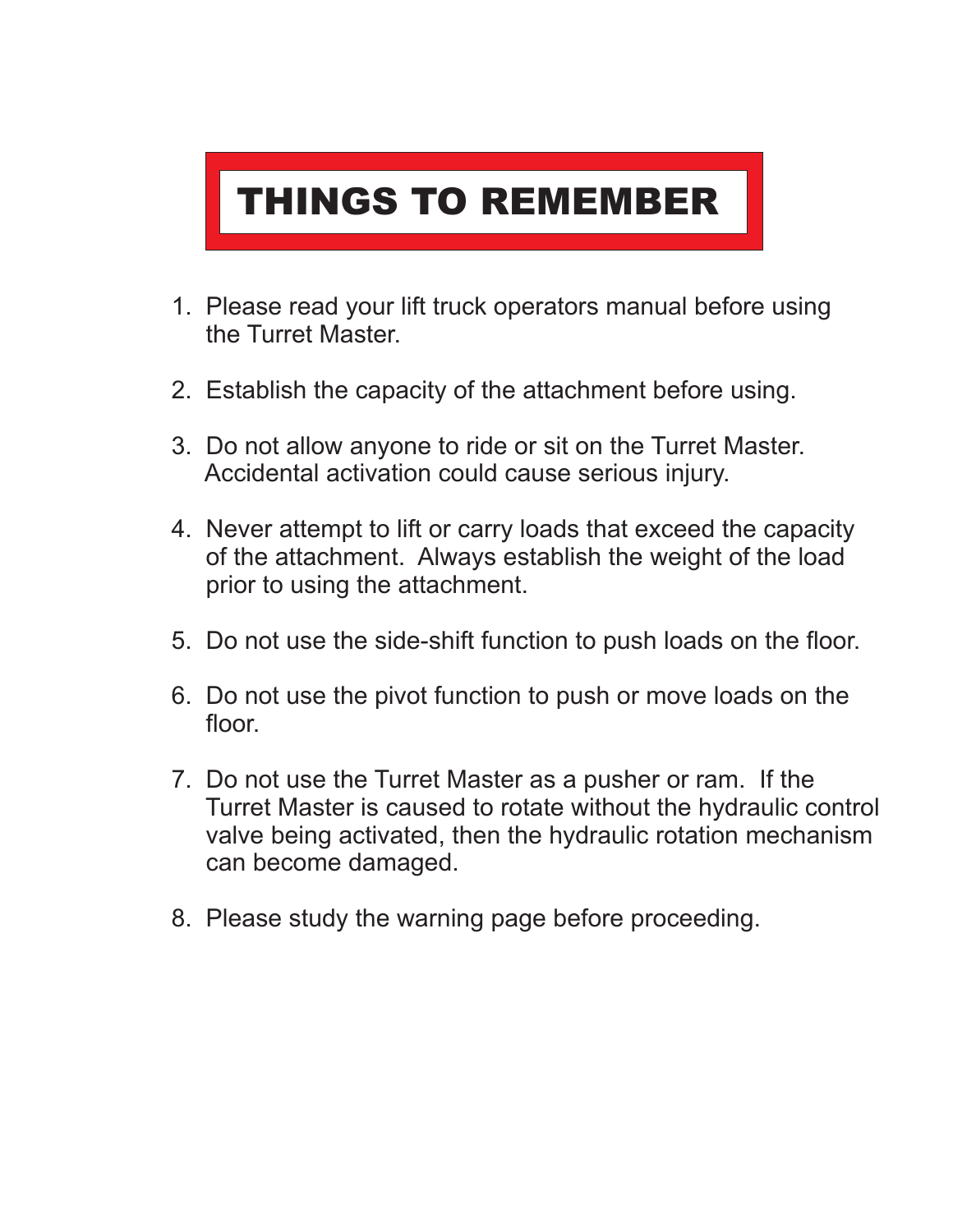#### **DAILY CHECKLIST** DAILY CHECKLIST

- 1. Perform daily routine checklist as described by the manufacturer and dealer of the lift truck.
- 2. Establish the capacity of the attachment before using.
- 3. Check all chains to make sure that they are properly attached and are not loose, sagging, broken or malformed in any way.
- 4. Make sure that the forks are in good shape. Look for damage that may have occurred during previous usage. Make sure that the fork hooks are solidly welded into place and no cracks in weld are visible. Make sure that the forks are not bent in any direction other than  $90^\circ$ .
- 5. Look at all hydraulic cylinder locations and hydraulic motor locations to verify that there are no visible hydraulic fluid leaks.
- 6. Run all functions to make sure that they are operating correctly.
- 7. If you notice any unusual performance or if you see anything sign of breakage or malfunction, stop, get off of the truck and immediately report it to your supervisor.
- 8. Please study the warning page before operating.